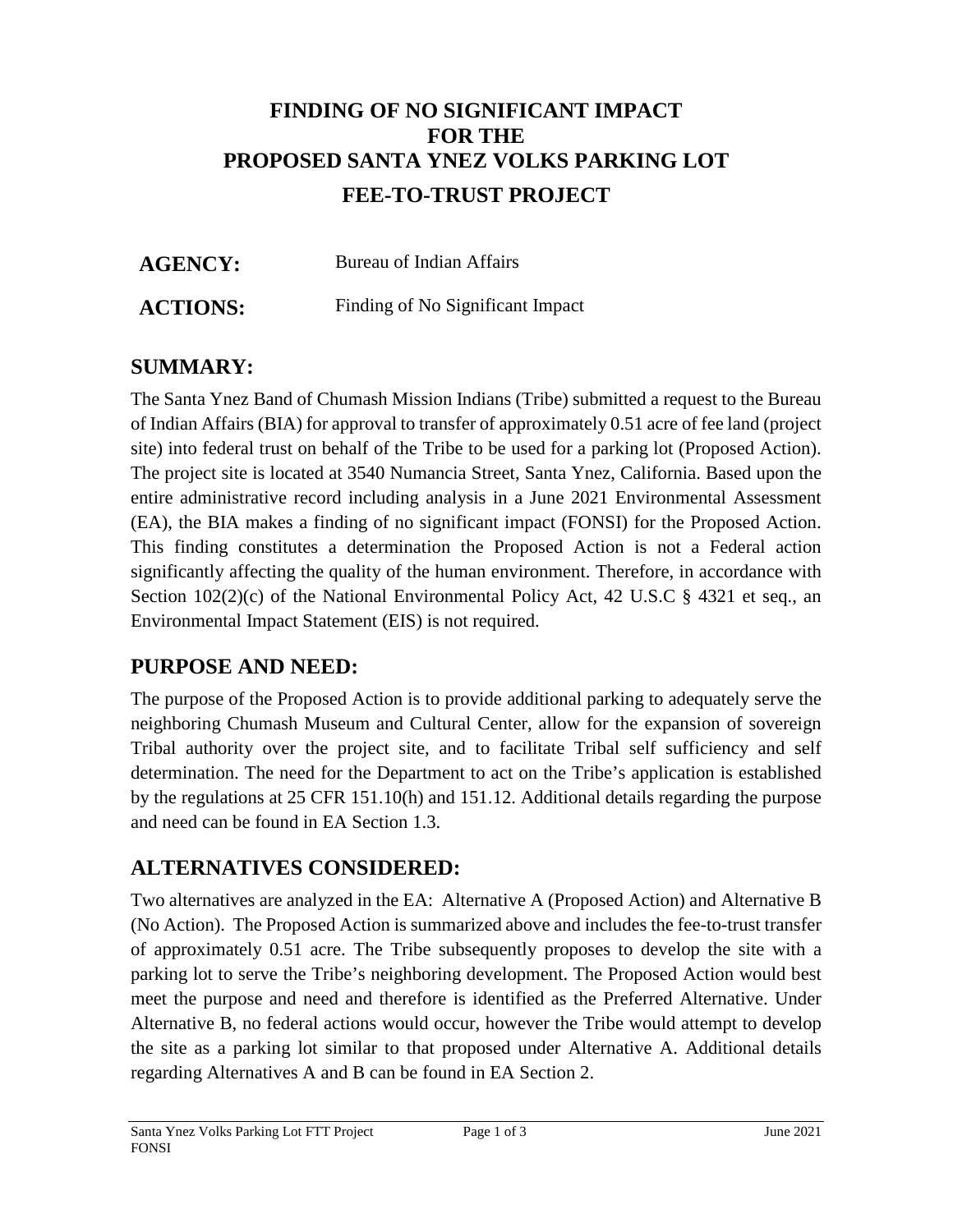# **ENVIRONMENTAL IMPACTS:**

Potential impacts to land resources, water resources; air quality; biological resources; cultural resources; socioeconomics; transportation; land use and agriculture, hazardous materials; noise; visual resources; and public services were evaluated in the EA, with the following conclusions (see EA Sections 3, 4, and 5 for detailed analysis and for specific mitigation measures):

## **Air Quality**

Impacts to air quality would occur during construction of the proposed parking lot. Mitigation measures detailed in EA Section 4 would ensure air quality impacts are less than significant.

## **Visual Resources**

Impacts to visual resources would occur from the development of the proposed parking lot. Mitigation measures detailed in EA Section 4 would ensure visual resources impacts are less than significant.

### **Biological Resources**

Impacts to biological resources would occur from the development of the proposed parking lot. Mitigation measures detailed in EA Section 4 would ensure impacts to biological resources are less than significant.

### **Cultural Resources**

Impacts to cultural resources could occur from the development of the proposed parking lot. Mitigation measures detailed in EA Section 4 would ensure impacts to cultural resources are less than significant.

## **Hazards and Hazardous Materials**

Hazardous materials impacts could occur during construction of the proposed parking lot. Mitigation measures detailed in EA Section 4 would ensure hazards/hazardous materials impacts are less than significant.

### **Land Resources**

No significant land resources impacts would occur.

### **Noise**

No significant noise impacts would occur.

### **Public Services**

No significant public services impacts would occur.

### **Socioeconomics and Community Resources**

No significant socioeconomics or community resources impacts would occur.